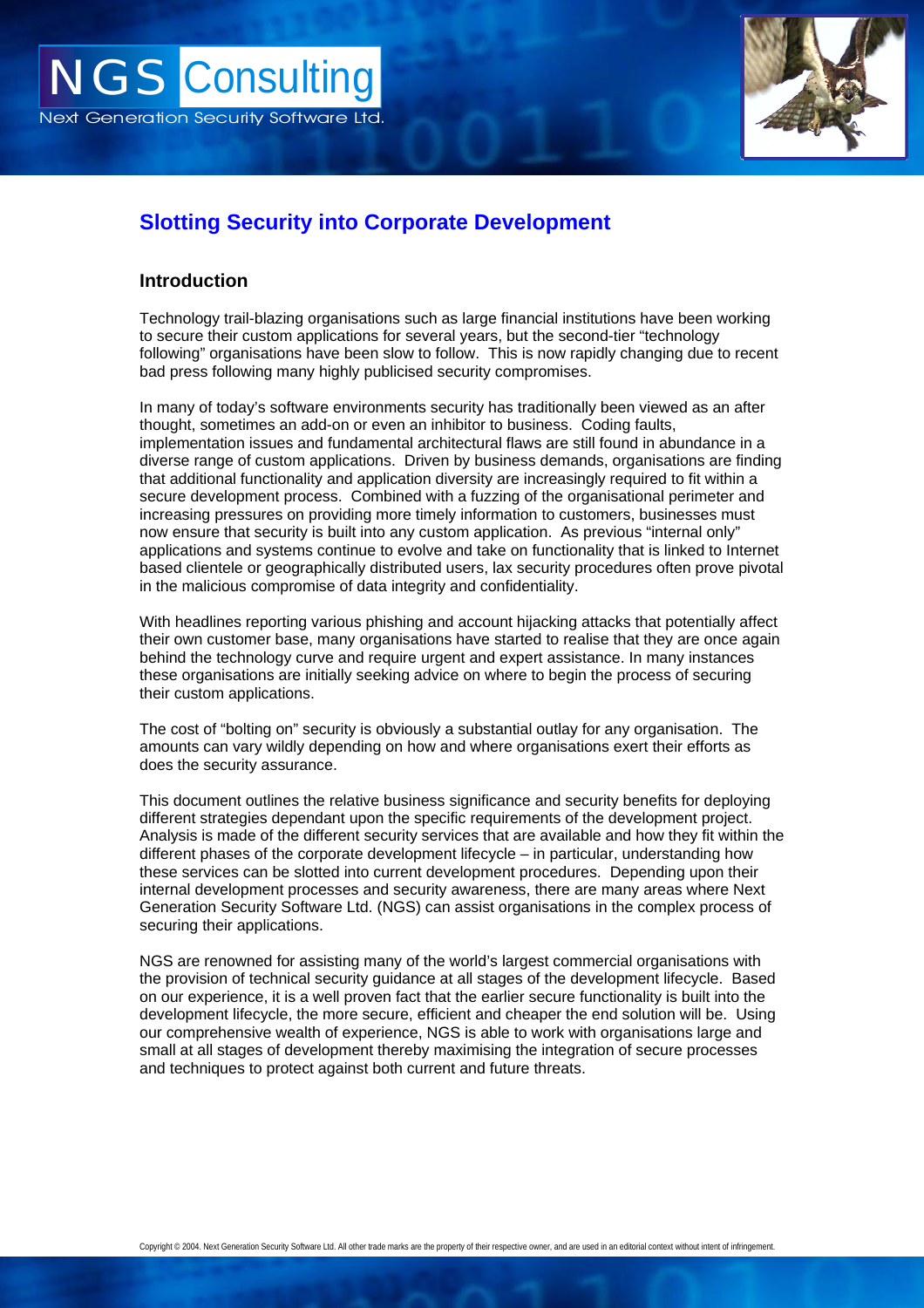## **The Software Development Cycle**

Rapid development timelines, requirement changes and additions, and even risk based business models have shifted large software development cycles from the traditional document driven paradigm of the "Waterfall" model to the more flexible "Spiral" model – a risk management based solution. The linear Waterfall model tends to be used for specific component development within an application solution, whereas the spiral model tends to be deployed at a holistic level for the entire project. In any cases most software development cycles can be depicted as special cased spiral models.

Each stage of a development cycle within these models is commonly addressed with their deliverables, relationships, milestones, transitions, and reviews. Typically the following phases are used when modelling a software development cycle:

- **1)** *Requirements:* Definition of the problem or need which should be satisfied by the project. This is normally an information gathering exercise designed to capture all the business requirements, as well as identifying project risks and problems than need to be solved.
	- *Security tends only to be included here if there is a specific security need in the requirements, e.g. One of the problems is to solve user authentication and session management*
- **2)** *Specification:* Stringent definition of all components, data flows, features and limitations are assessed during this stage and should yield all the project goals and milestones.
	- *Security can greatly affect decisions in this phase as specific technologies are often selected as a basis to fulfil defined requirements. This is sometimes influenced by time and cost restraints, but more often as a result of not wanting to "reinvent the wheel" for every component of the application. Lack of security or in-depth knowledge at this crucial stage often leads to complex and expensive problems in later phases.*
- **3)** *Design:* Once the 'What' has been established in the two prior stages, the 'How' needs to be fully defined in this phase, the objective is to have a complete specification of itemized components in minute detail which can be handed to the development team for implementation.

• *At this stage security is fundamental as decisions on application logic, system integration, user interfaces, core technologies and policy & procedures are all designed in this phase. Designing applications without security in mind leads to security being added in later phases and sometime limits what can or can't be introduced because of redesign costs.* 

- **4)** *Implementation and Development:* Construction of the designed application is completed in this phase. Details from the design phase are sometimes disseminated into smaller modules to enable various parts of the design to be completed concurrently.
	- *The application of poor security practice has affected this stage of the development cycle more consistently than any other phase in recent history. Several recently published security advisories are a direct result of developers implementing insecure solutions. This is often due to human error, but typically, it is due to lack of education into the security issues and implications of what they are producing.*
- **5)** *Integration:* Integration of multiple components and modification of legacy environments to incorporate the new application can make this one of the hardest phases to complete within the development cycle. Backward compatibility issues, lack of documentation and in-depth knowledge of legacy applications, as well as availability issues with mission critical infrastructure can all significantly hinder the timeliness of this stage.
	- *Security components of the developed application are very often removed at this stage to circumvent issues with compatibility, permissions and day to day running of the core business units of the end customer. As well as removing security within the new application, the inclusion of the new application within an existing environment can open new vulnerabilities or attack vectors to previously secure products.*
- **6)** *QA & Testing:* QA and testing is key to ensuring that the application meets its requirements from a functionality, reliability and security perspective, and operates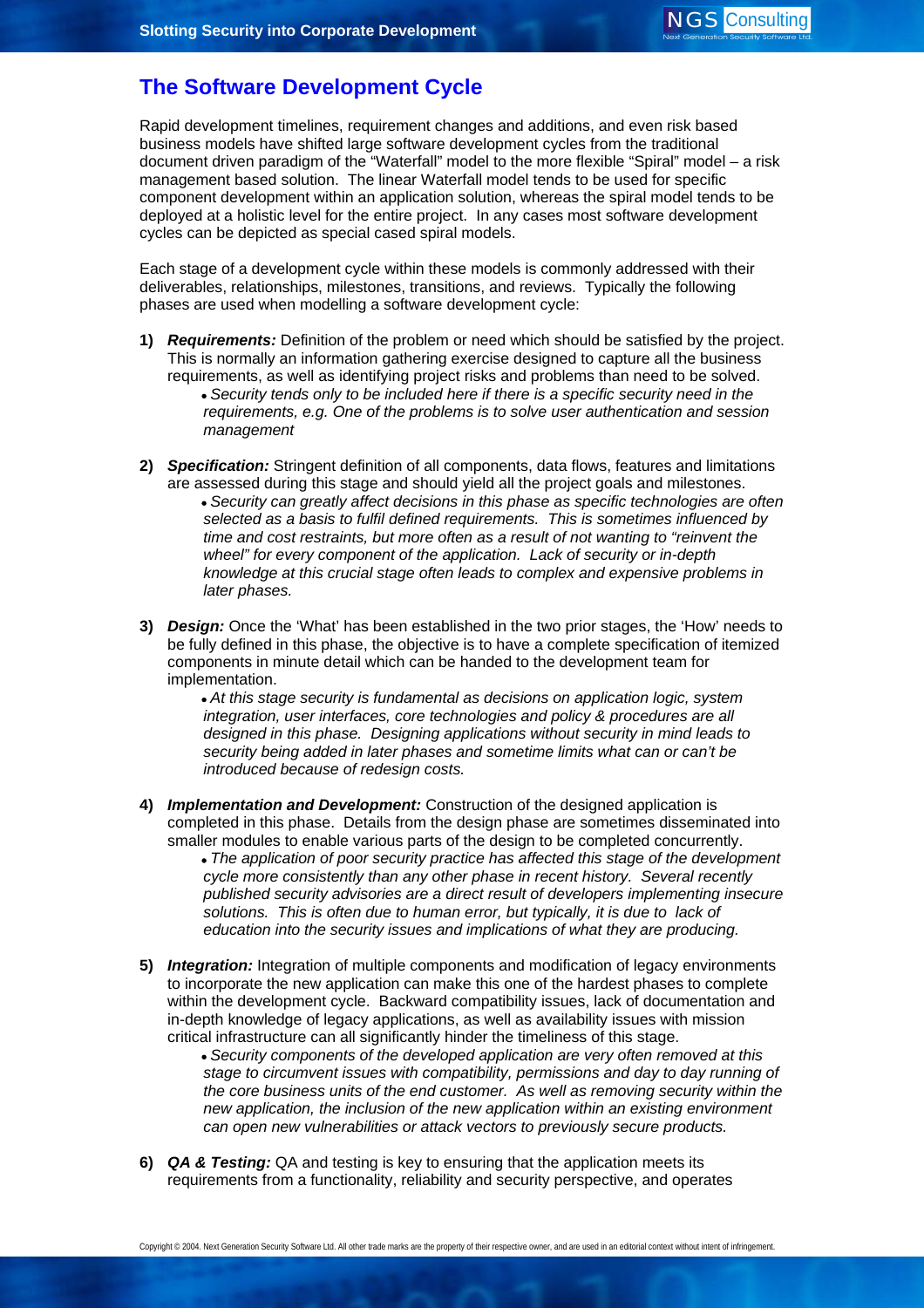correctly outside of the development environment.

- *Each area is equally important, yet often a development team will bias their testing towards one objective. Functionality, reliability and security are interlinked in the respect that the security testing makes use of atypical or boundary conditions. Reliability and functionality issues need to be carefully factored into security review processes as part of any delicate compromise negotiations.*
- **7)** *Deployment:* The Deployment stage encompasses the migration of approved code and application components to the "Live" environment. Sophisticated applications often encounter problems within the hosting environment due to topology, patch management, version control, account permissions and regional distribution of physical assets.
	- *Ensuring that the actual deployed implementation of the application fulfils all the agreed security requirements is vital at this stage. Dependencies on other software components and interaction with hardware in a live environment can often throw up unforeseen security hurdles.*
- **8)** *Maintenance:* Maintenance is required to ensure the infrastructure that hosts the application is as secure as possible. Furthermore as components on which the application depends continue to evolve there is a need to append to and modify the application code base.
	- *The continual evolution and mix of new code elements to an already deployed application place greater demands upon internal security validation processes. Appropriate policies, procedures and safeguards are used to manage maintenance processes and help ensure that security mechanisms keep up with, or outpace existing or emerging threats.*

## **Adding Security to the Mix**

The various models representing the development lifecycle are all technically correct, but they are overly complex when trying to understand how "security" fits in. Taking a less complex route, there are three key areas in which NGS excel when securing critical business applications – put simply they are the beginning, the middle, or the end.

Starting in reverse order, "the end" refers to applications that are currently live or about to be deployed within a live environment. Here NGS tends to utilise a Grey-box testing strategy to identify probable security weak points from a hackers perspective. Once a weakness or vulnerability is discovered NGS will attempt to see if it is exploitable and then advise the development team of the steps necessary to secure their environment. Quite often "userlevel" testing is carried out in conjunction with classic penetration testing processes and onsite infrastructure security assessments. The disadvantages of trying to secure applications at the end of the development cycle is that any necessary fixes tend to be patched on thereby delaying deployment as they are more complex to implement robustly.

For organisations that out-source the development of their applications, or where their live applications are under a constant change cycle, NGS helps to implement security features and processes during the "middle" stage. Here consultants work closely with the client's security or QA and testing teams to secure the code as it gets applied to the live systems. This typically requires high volumes of native code review and identification of poor coding practices, followed by event driven instruction on secure coding practices for the developers.

As many organisations already enable their QA or testing teams with the power of veto over code changes to the live systems, they are ideally placed to police the security of new application changes. Unfortunately many of these teams are not particularly security aware (at least from a technical level), and must be trained to identify insecure coding practices and increase their security skills in order to provide guidance to wayward developers.

NGS have found it extremely valuable in the past to add one or two security consultants to the team initially (ideally to implement secure practices immediately) and to participate in knowledge transfer exercises with the clients development team. After a month or two, the QA and testing team will have developed the necessary processes and procedures for validating new code as well as understand the core aspects of a secure application.

The final area where security consultants typically get involved is in "the beginning". NGS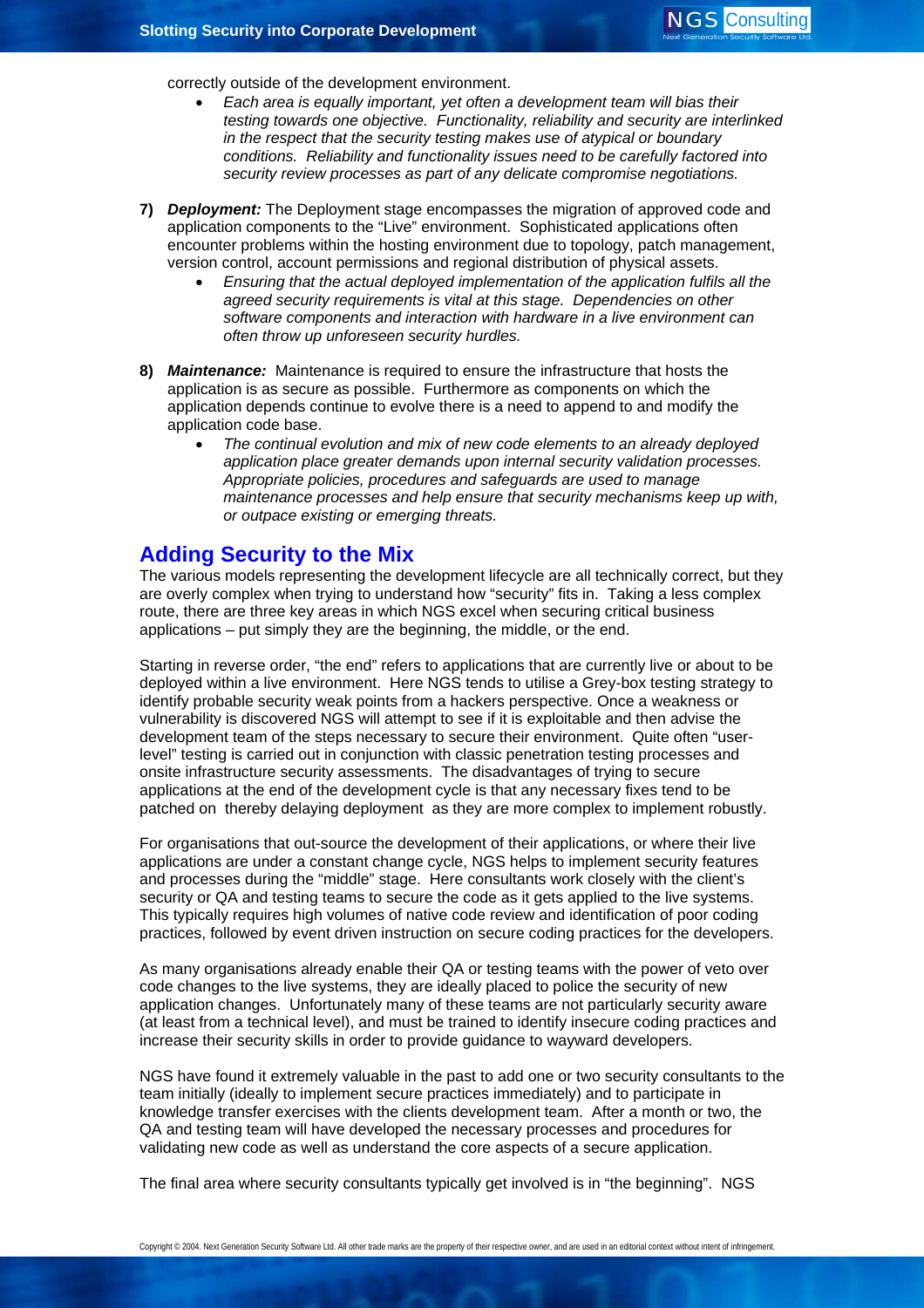defines this as everything that happens before real code development begins. Consequently the types of services NGS have found valuable to their clients at this early stage focus around specialist technical workshops.

Technical workshops that bring together the clients core development specialists and technical authorities, along with one or two external security specialists, enables frank and open discussions of key aspects of the application currently under development. Topics under discussion revolve around business requirements for the application, how these can be met through code development technologies and what these decisions mean from a security context.

For instance, the application may require users to authenticate using web-based forms. The development team discuss how they intend to implement this, while the security consultants make them aware of how attacks techniques such as automated account brute-forcing attacks are conducted. They would then provide guidance on how their code should respond to occurrences such as failed logins and initial password allocations to users.

The end result is that not only does the application become more secure, but the developers themselves learn more about the threats their application is likely to encounter and how to respond. While some may argue that the developers could pick up much of this information from traditional "ethical hacking" training courses, NGS have found that the focused approach of a workshop provides greater opportunities for security dialogue. Instead of being "talked to" as in a training course, the free flowing form of the workshop allows all members to participate in the security design and to better grasp the security principles that will be applied to the application.

For the applications security itself, having workshops early on in the development process ensures that security is built into the core. This not only makes the application more secure, but also makes it much easier to code – both during the development process and post deployment. There is of course another benefit – particularly for security departments. By ensuring that the security consultancy occurs earlier in the project lifecycle, security departments typically find that the release of budgetary funds is easier, and more commonly comes from the project sponsor's pot instead of theirs.

## **How NGS can help**

The specific type or combination of application services that NGS provides to our clients is dependent upon their current stage in the development lifecycle. Many of the services can apply to one, two, or all three major application development stages.

NGS often find that the mix of appropriate services is driven by how the client manages their development teams and the business context of the application (e.g. does the client outsource all development? Is the new application destined to replace a legacy system or provide integration with critical business information systems?). The following table provides a high level view of these common services and their general applicability.

| <b>Service</b>                                    | <b>Beginning</b> | <b>Middle</b> | <b>End</b> |
|---------------------------------------------------|------------------|---------------|------------|
| <b>Security Training</b>                          | $***$            | $***$         | $\star$    |
| Secure Code Development Workshops                 | $***$            | $***$         |            |
| <b>Understanding Application Threat Workshops</b> | $***$            | $\star$       | $\star$    |
| Design Review                                     | $***$            | $\star$       |            |
| Design Authority                                  | $***$            | $***$         |            |
| Secure Coding Authority                           | $\star$          | $***$         | $\star$    |
| Staff Supplementation for QA and Testing          |                  | $***$         |            |
| <b>Code Reviews</b>                               |                  | $***$         | $***$      |
| Source Code Change Review                         |                  | $***$         | $***$      |
| <b>Application Testing Workshops</b>              |                  | $***$         | $***$      |
| <b>Application Penetration Testing</b>            |                  | $\star$       | $***$      |

\* represents applicability

## **The Beginning of a Project**

The ideal place for ensuring that a business application will be as secure as technically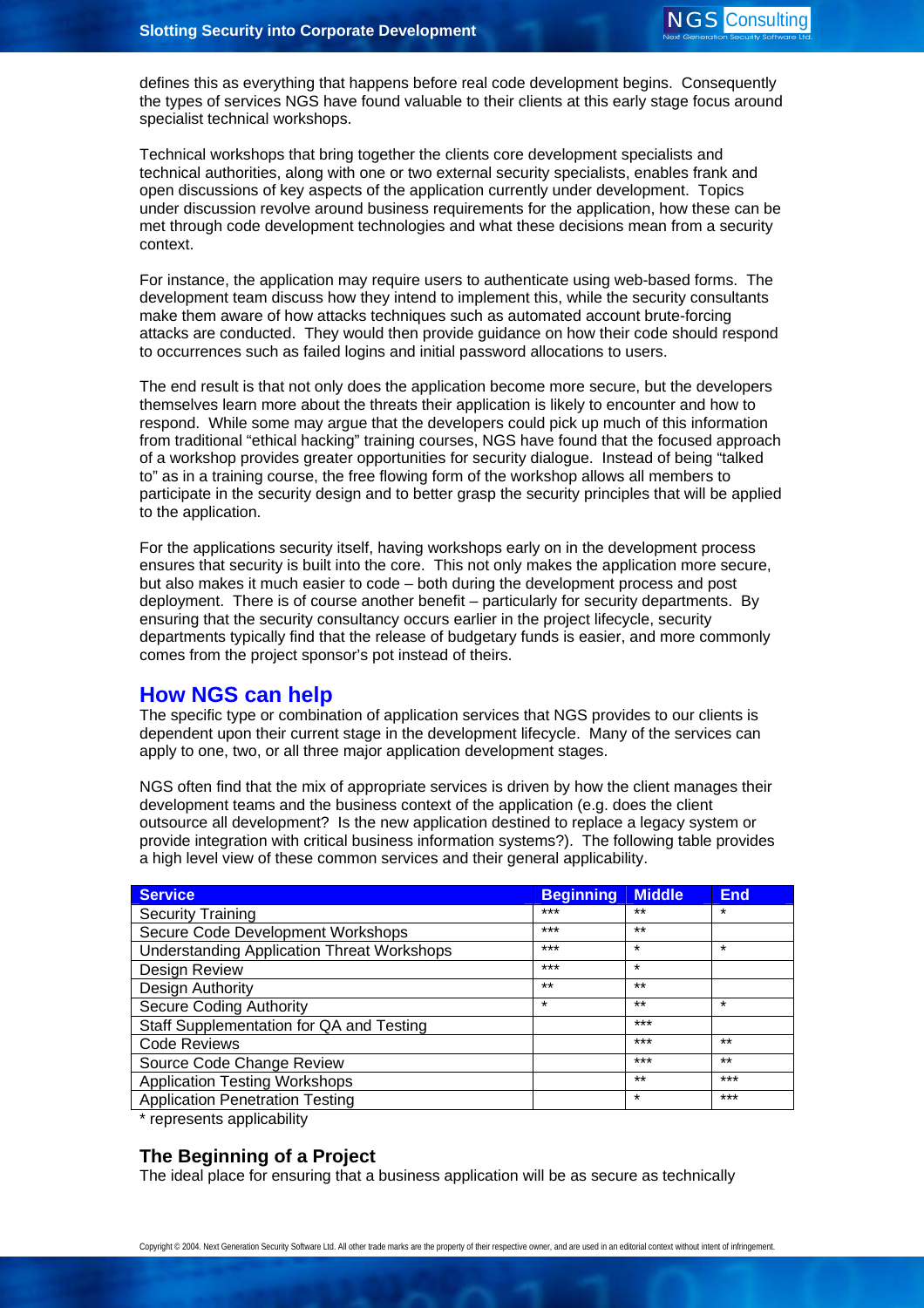possible is at the beginning of the cycle – even before the developers begin the first iterations of release code. At this stage, the emphasis is upon ensuring that the security functions and technologies are appropriate given the nature of the application and are efficiently integrated into the application solution.

With regards to the Development Lifecycle, this stage often encompasses the Requirements phase, the Specification phase, the Design phase and sometimes Implementation and development phase.

Typical services NGS are tasked to deliver to our clients at this stage include:

- Workshops on security skills and techniques
- Workshops on topology and secure application data flow
- Design of application auditing and control functionality
- Infrastructure (both hardware and software) design
- Development of secure coding manuals
- Development of secure function libraries
- Secure Application Design training

#### **The Middle of a Project**

Having already committed development and infrastructure resources to the application development project and embarked on code delivery, the "middle" security stages of a project focus upon ensuring current code elements are sound. NGS will typically be involved in validating and helping with code elements that must be made secure, and providing milestone guidance on completed or upcoming components of a sophisticated application.

In the context of an application that has already been developed but is under continual "renewal", or developed by an external third-party, NGS have found that adding security controls to the QA & testing teams can provide immediate security improvements.

With regards to the Development Lifecycle, this stage often encompasses the Implementation and Development, Integration, QA & Testing phases, and sometimes Maintenance.

Typical services NGS are tasked to deliver to our clients at this stage include:

- Workshops milestone reviews and summaries of completed phases
	- Systems integration workshops
	- Code review
	- Application schematics and security logic reviews
	- Staff supplementation for QA & Testing departments
	- Application-level penetration testing of new code elements to live systems
	- Specialist "knowledge transfer" exercises for operational support teams
	- Milestone application security reviews
	- Secure code development providing technical authority, team leaders or actual coders

#### **The End of a Project**

This stage focuses upon applications that have been, or are about to be, deployed into live environments – after all development processes have essentially been completed. This stage encompasses the Integration, Deployment and Maintenance phases.

Typical services NGS are tasked to deliver to our clients at this stage include:

- Code review
- Application-level penetration testing
- Application schematics and security logic reviews
- Black-box, closed system testing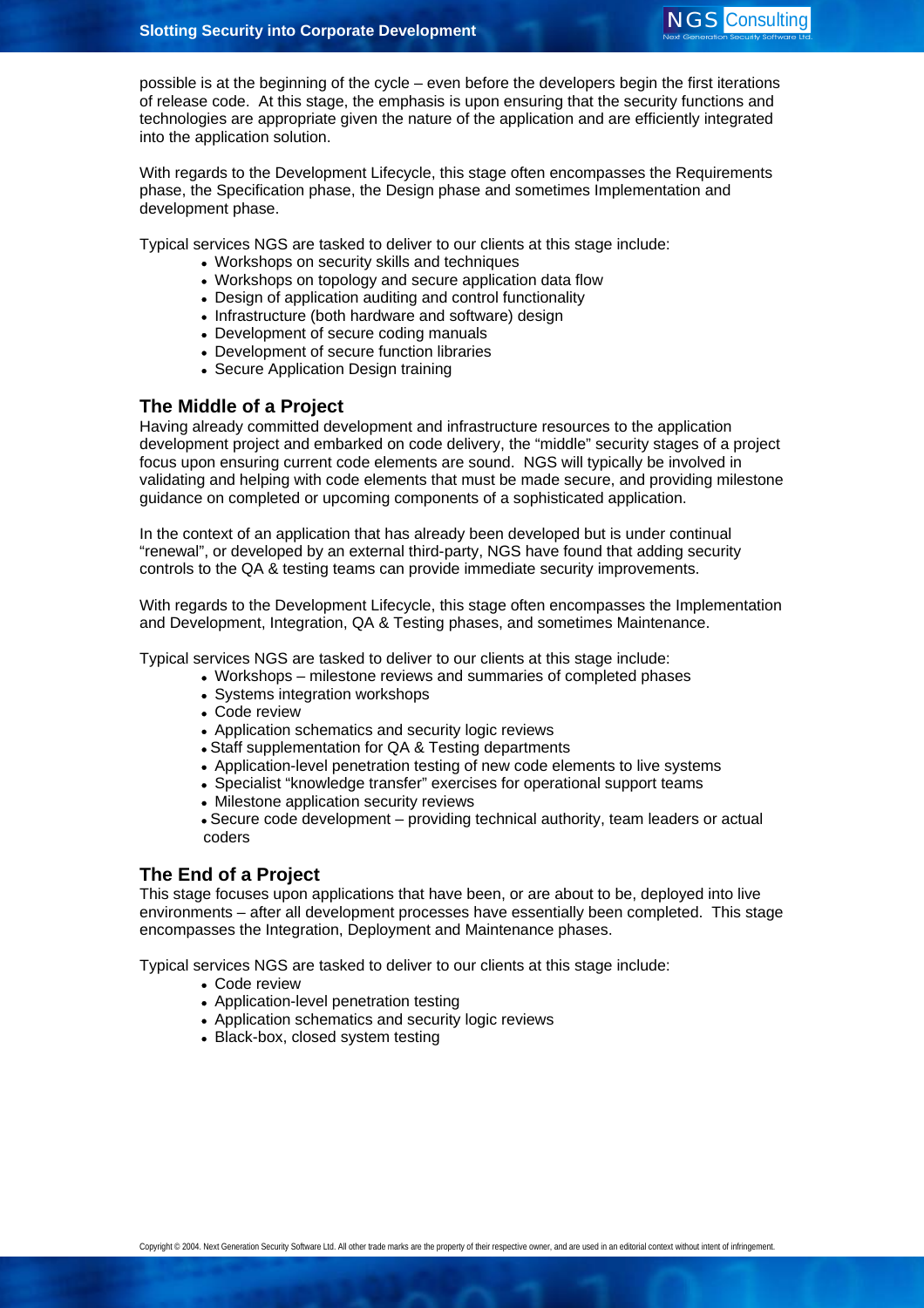## **High Level Service Overview**

## **Workshops**

The purpose of workshops is to facilitate non-confrontational discussions about security issues and help address specific application concerns. NGS have found that workshops often represent the best "value for money" in addressing application security. By bringing together a maximum of 10-12 key client staff (e.g. developers, technical architects, technical project managers, etc.) the free-flow topical discussions facilitate an exchange of ideas and understanding. When focused upon a specific issue (such as understanding current application threats or how to implement single sign-on procedures) the workshop format enables all attendees to "work through" a problem and tackle the issue head on – resulting in greater understanding and more efficient solutions. Depending upon the workshop requirements, a typical workshop would last between 2-4 days and result in the creation of a final report detailing the discussions and all technical findings.

A workshop focused upon secure coding will typically increase the level of security awareness amongst developers and technical project managers – resulting in an all-round improvement in the quality of code produced – thus ultimately reducing the business risk of deploying new applications. Improvements in code quality can also have a marked effect on application reliability.

- **Secure Coding Workshops One of the most popular and efficient workshops.** NGS can provide a bespoke secure coding workshop to improve the security awareness of developers and to demonstrate the theory and practice behind typical pitfalls. The workshop typically takes the form of interactive lectures designed for maximum knowledge transfer and relevancy and will therefore be tailored to the platforms on which developers operate. NGS believe it is vitally important that developers understand the true requirement for secure coding in addition to how to apply best practice standards. This workshop is ideally supplemented by the Application Testing Workshop, which demonstrates the methodology behind performing a security audit, and the techniques used in real attacks of which the application may well have to contend with.
- **Application Testing Workshop** NGS can provide a bespoke application testing workshop that demonstrates the NGS methodology for performing a thorough application-level audit. The workshop takes the form of a demonstration application review and a discussion of the underlying methodology. The application testing workshop is of benefit to both developers and Testing personnel.
- **Application Design Workshops** In some cases, organisations have identified an issue or business practice that could be addressed through the development of a custom application but do not know where to start. NGS is able to work through the application requirements and utilise the workshop format to understand the current infrastructure configuration. Working hand-in-hand with key personnel, NGS helps develop an integrated application solution that efficiently utilises current client resources and skills.
- **Threat Analysis Workshops**  Depending upon the nature of the application and the necessity to better understand the threats it may be exposed to, the Threat Analysis Workshop may prove beneficial. Typical audiences include security staff, key infrastructure managers and technical project managers. NGS consultants lead an open forum on the current threats and attack vectors with an emphasis on explaining not only the nature of the attack but the real likelihood. Attendees gain insight into the threats their applications are exposed to and help evolve solutions that will integrate into the current client environment.

#### **Security Training Courses**

In many circumstances instructor led security training courses may be used to address key application security issues for a greater number of developers and interested personnel. These courses are designed to impart a wealth of background security information to all participants – information that can be applied to current and future application developments. The instructor driven courses typically cater for class sizes between 8 to 40 attendees and can range from 1 to 4 days in length. Smaller classes make use of interactive examples,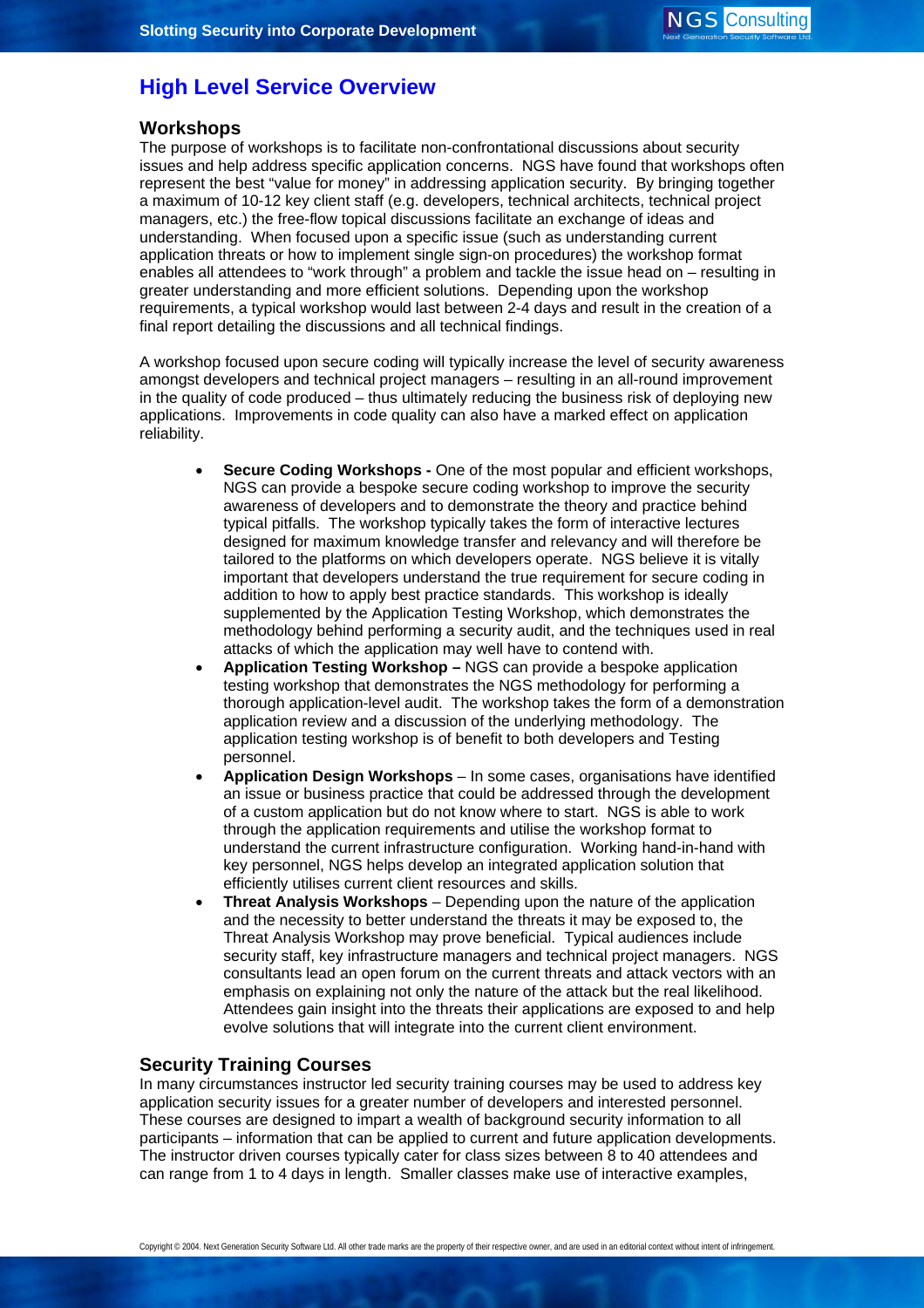while larger classes tend to be more lecture based.

These training courses can be delivered at the client premises or externally. In the majority of cases clients prefer to allocate a room on their own premises to cut down on expenses.

- **Secure Coding** Tuned to address the development languages in use by the client, this course covers secure coding practices. Content ranges from understanding the necessities for content validation procedures and on to implementing content validation procedures in specific languages, through to efficient error handling and avoiding buffer overflow coding flaws.
- **Secure Web Application Design**  A suite of courses geared towards three streams of participants – application designers and coders, QA and testing personnel, and finally web application security authorities. These comprehensive courses cover all areas of web application design, examine common failings, and carefully explain the art of security compromise including how to thwart current attack vectors.
- **Bespoke Training**  Most commonly, clients ask NGS to deliver specific courses designed to address known deficiencies in their developer's knowledge base. These courses typically run for 1-2 days.

#### **Design Consultancy**

Utilising the experience of consultants that continually provide technical security advice to many of the worlds largest and most demanding organisations, NGS is capable of applying proven techniques from the cutting-edge of application design. The design consultancy services focus upon ensuring appropriate development techniques and procedures are incorporated efficiently within the applications. Working closely with the client's technical authorities, NGS is able to help design robust and secure functions capable of thwarting both targeted attacks and malicious threats.

Design consultancy engagements are typically scoped relative to the project size and application sophistication. For large projects, clients often find that having a skilled NGS consultant onsite for the first few weeks of application design help to bring order to nonexistent or chaotic security implementations. In many cases, even a few days invested in having NGS review proposed application designs can save many weeks of potentially lost development time or partially secured application functionality.

- **Design Authority** NGS would typically provide experienced consultants to act as design authorities to ensure that the design phase of the development cycle produces a proactively secure application. Throughout this phase a strong emphasis is placed on knowledge transfer. This stage is ideally supplemented with NGS consultants acting as a secure coding authority during the implementation phase.
- **Design Review** NGS can review design documentation and models to ensure that the application is secure before the implementation phase begins. This approach prevents the need to retrofit security, catching potential problems before they are implemented. Retrofitting security can be extremely expensive; it is therefore critical to the success of the project that it is designed securely from the ground up. Secure coding cannot mitigate against underlying design flaws.
- **Milestone Security Reviews –** For long-term software development projects that encompass multiple coding groups and project phases, clients find that milestone security reviews ensure a consistently high level of security integration. By ensuring that phase completion reviews include experienced security consultants, NGS clients have benefited from the identification of slipping security processes and open discussion on the significance of current security conciliations.

#### **Code Reviews**

Whether the application be web-based, compiled, or a combination of both, NGS maintains world leading skills in secure code development review. Globally renowned for their vulnerability research, NGS researchers and experienced consultants apply cutting-edge knowledge and development techniques to client application code reviews.

Many organisations rely on business critical applications developed by third parties with little knowledge of the quality of the code, nor the security awareness of the developers. This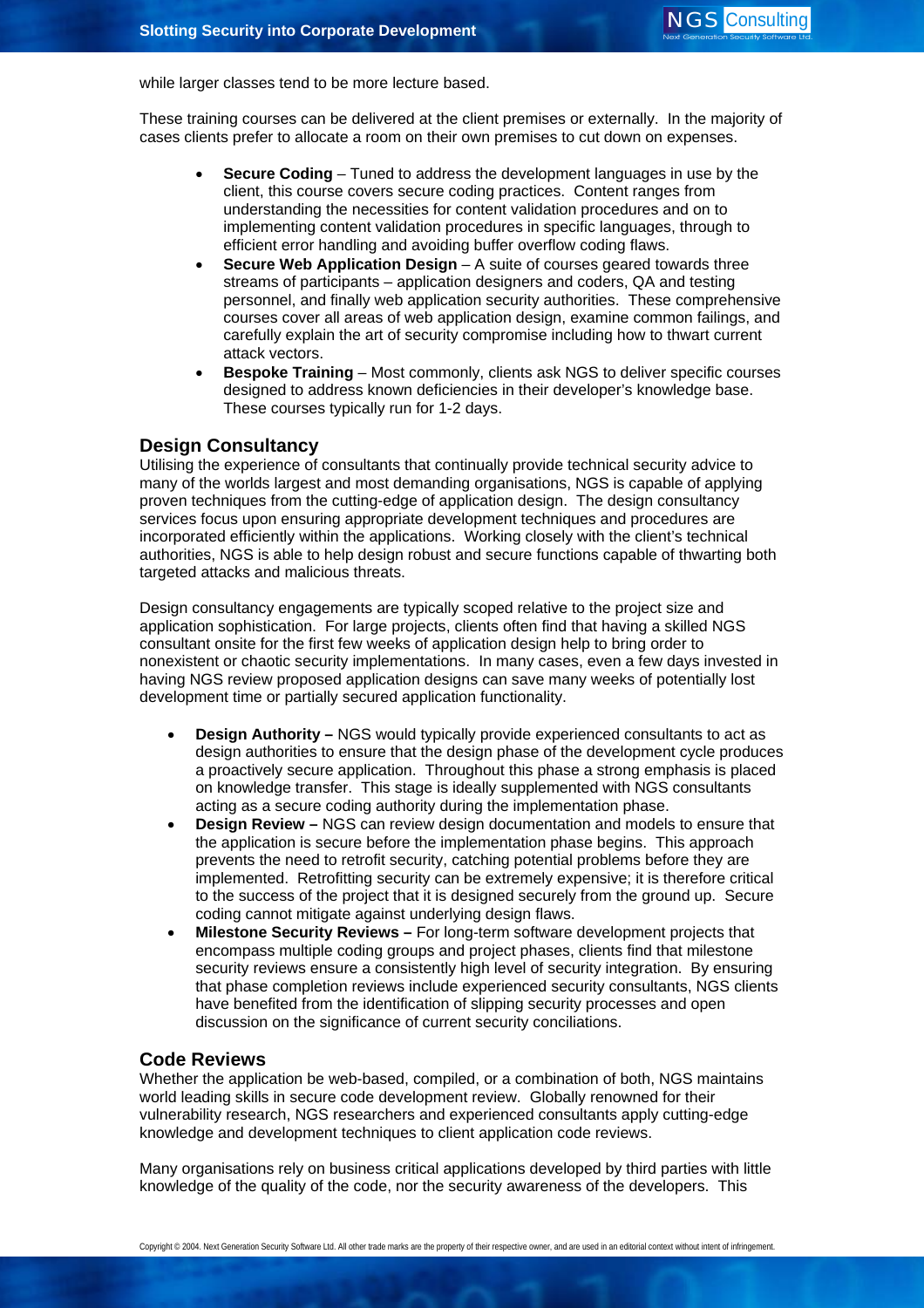introduces a business risk that is hard to quantify. A source code review provides a third party evaluation of the code that can be invaluable in calculating risk.

Using an efficient mix of automated discovery tools, optimised procedures and secure coding experience, NGS consultants regularly provide technical application code reviews designed to identify and uncover insecure development practices or potential attack vectors. The services are designed to identify security flaws and, just as importantly, provide detailed guidance on securing the applications code.

- **Source Code Change Review** NGS offer a full or partial source code review to ensure developers are following best practice coding standards. Whilst security is a lesser priority to many developers, it is the main objective of a source code review. Depending on the findings, the review can be supplemented with a Secure Coding Workshop.
- **Source Code Review of Changes to Code Base** Invariably the requirements for a project are likely to change often during the development cycle. Modifications should be subject to strict change control, documentation, security testing and regression testing. NGS often provides a partial source code review to ensure the changes will not adversely affect the system. This is an ideal supplement to a full source code review.
- **Secure Coding Authority** NGS can provide experienced secure development consultants to act as a coding authority and ensure that the implementation phase of the project produces a secure code base that meets the design specifications. As with the design authority, a strong emphasis is placed on knowledge transfer.

### **Application Testing**

NGS offers a range of services designed to assess the security of the application within test or live environments. These services focus upon identifying security failures within the deployed application and enumerate any application dependencies that could be exploited by an attacker. NGS consultants work to uncover these issues and provide detailed information about the application attack vectors that could be used to exploit the vulnerability, as well as providing comprehensive technical security advice on mitigating the issue.

These services are commonly applied to applications in their final state, and typically take between 5 and 20 days to conduct. The services are ideal for finding vulnerabilities in the final deployed application that could be exploited by malicious attack. In many cases clients use these services to validate the security of the application before going "live".

- **Application Penetration Testing** NGS provides best-of-breed application testing to catch both design and implementation flaws. NGS consultants take a holistic view of the security mechanisms in place and rigorously audit all aspects of application behaviour that contribute towards its overall security. Testing of any changes to the application codebase is critical since they could impact the functionality, reliability and security of the application. A follow on source code review of the changes ensures the full impact is understood.
- **Application Penetration Testing of Changes to Codebase** In addition to, or in place of a source code review of changes to the application codebase, NGS consultants can also test a specific part of the application. This is an ideal supplement to a full application review, ensuring that the security of the application is not undermined by recent modifications.
- **Black-box Testing –** When clients have a new commercial application, or client software that will be deployed globally, NGS can provide "Black-box" testing facilities. The task of this testing is to identify vulnerabilities or installation security flaws that could be discovered and exploited by malicious attackers should they actively invest substantial time to "hack" the application. NGS consultants utilise a structured testing regime to identify probable flaws and then work closely with the application development teams to review the flawed code elements and devise robust solutions. This two-pronged approach enables a rapid turnaround for vulnerability classification and remediation information.

## **Staff Supplementation**